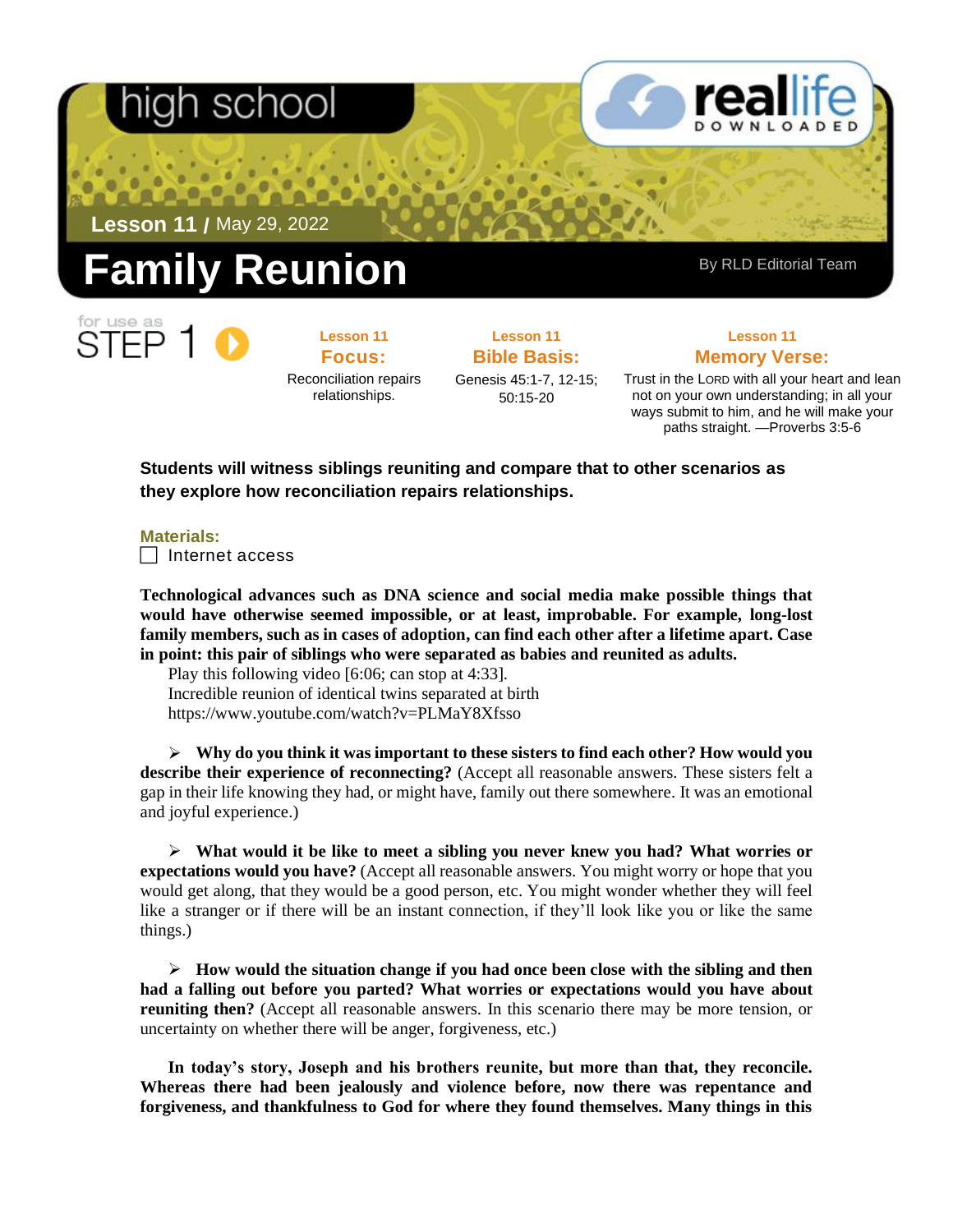#### **world are broken—relationships included—but God specializes in reconciliation, mending what has been torn, restoring what has been shattered.**

(Continue on to Steps 2 and 3 in your teacher's guide; your Step 4 appears below.)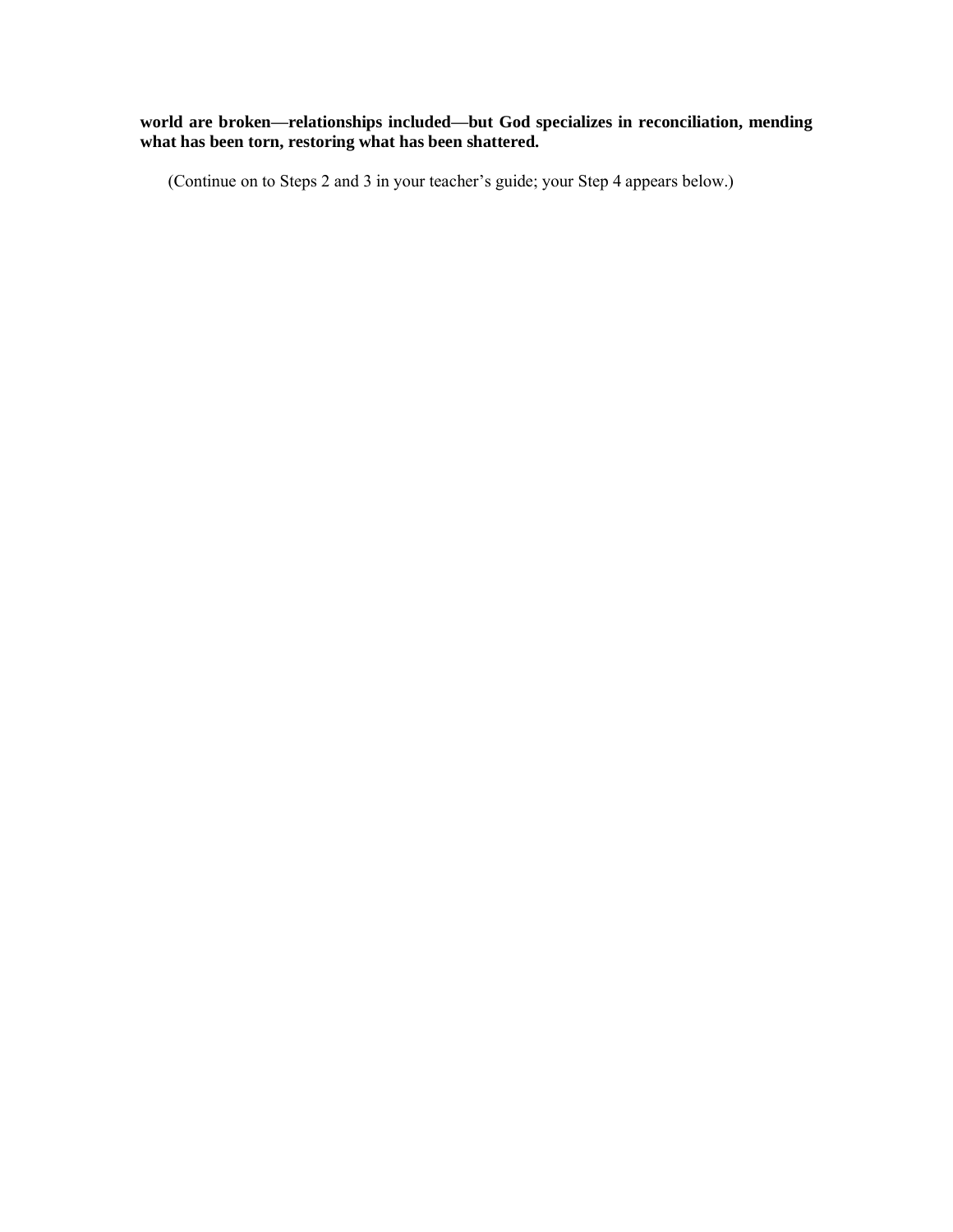

**Lesson 11 Focus:**  Reconciliation repairs relationships.

**Lesson 11 Bible Basis:** Genesis 45:1-7, 12-15; 50:15-20

### **Lesson 11 Memory Verse:**

Trust in the LORD with all your heart and lean not on your own understanding; in all your ways submit to him, and he will make your paths straight. —Proverbs 3:5-6

**Materials:** Paper (1 sheet per student) Pens/pencils

If your class is meeting online, invite students to bring pens/pencils and paper to class.

➢ **Are you surprised by the outcome of Joseph's story? Why or why not?** (Accept all reasonable answers. The 180 in attitudes may seem unbelievable or run counter to a student's personal experience. Others may see how time and circumstances—as well as God's hand—would have impacted this outcome.)

➢ **Have you experienced or witnessed a similar story of reconciliation? Or something very different—maybe even the opposite?** (Answers will vary. Allow students to share positive or negative experiences related to reconciliation or lack thereof.)

**Think about your own relationships. You have family, friends, neighbors, teachers, classmates, teammates, etc. Perhaps you've never considered how many relationships you are tending to! Each requires some level of care. Some may break more easily than others. Some may mend more easily than others.**

**There are larger-scale relationships we are part of as well, based on the various identities and communities to which we belong. You may or may not think about these relationships so much in your everyday life. For example, how men relate to women, how people of different colors relate to each other, how rich people relate to poor people, etc. Sometimes these are the relationships that get broken, and these can sometimes be harder to fix, as it takes many more people to move in the same direction.** 

**As we move into the next bit of the discussion, think of a relationship (personal or largerscale) in need of reconciliation.**